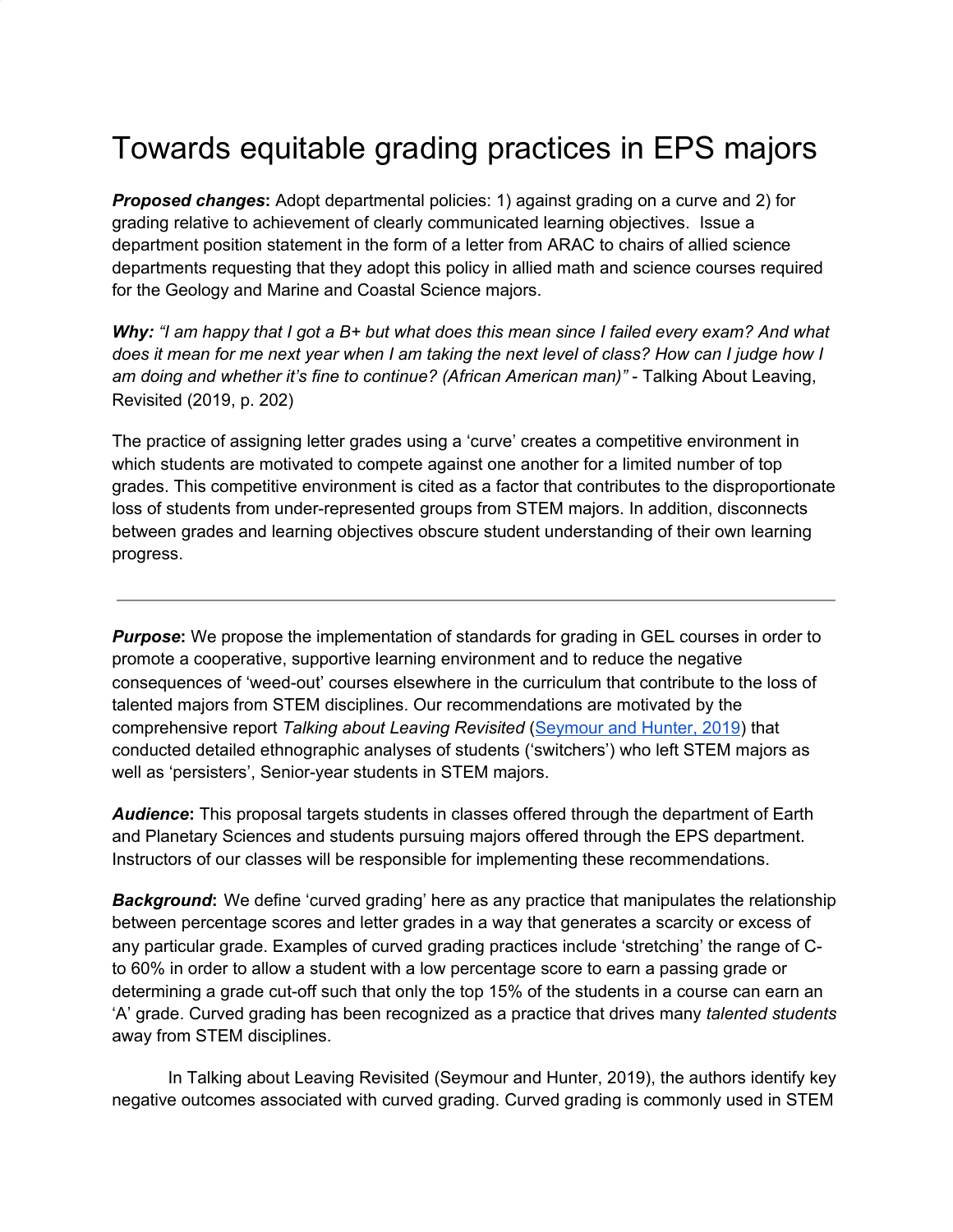courses described as 'weed-out' courses. Weed-out courses are characterized by high rates of D/F/W/I grades, and such courses are commonly required during the first two years of STEM degree programs. Several poor pedagogical practices are commonplace in weed-out courses. These include the presentation of a large amount of material at a very fast pace, the creation of assessments that are not aligned with learning objectives, and the misalignment of lectures and laboratory exercises. Poor pedagogy is the leading negative factor identified by students (~90%) who left STEM majors as well as many graduating seniors who persist in STEM majors. Curved grading is sometimes introduced as a means of allowing students who achieve low exam scores (attributable in part to poor pedagogy) to earn passing grades, as highlighted in the quote at the beginning of this proposal. Grades should be an indicator of students' ability to demonstrate that they have achieved specific learning objectives. The practice of grading on a curve provides an incentive for students to measure their performance relative to their peers rather than measuring their level of understanding relative to the course's learning objectives.

The impact of curve grading in 'weed-out' courses is felt disproportionately among students depending on their gender, race, income, and first-generation status (TALR p. 451-452). Curve grading contributes to "peer status competitions" in the classroom that are identified as negative factors by 88% and 79% of students of color and white students, respectively, and 74% and 85% of male and female students, respectively, who left STEM majors (TALR p. 101, 105). It was also a significant concern for 60% of students of color who persisted in STEM fields (TALR p. 105). It is important to note that the students who are discouraged from pursuing STEM majors by weed-out courses are not uniformly low-performing or under-prepared students. Some 'switchers' rank in the highest math quartile, and curved grading can cause some 'perfectionist' students to switch to other disciplines. By switching to a non-STEM major, high-performing students might earn a higher GPA, have a greater sense of self-worth and academic confidence, and be perceived as more competitive for graduate/professional programs.

*Policy Recommendation:* The Committee recommends three policy changes:

- 1. That the faculty of the Department commit to assigning grades based on fixed grade criteria (e.g. percentages) using assessments that measure student learning rather than probing the boundaries of student knowledge. Grades should be not assigned based on a class curve.
- 2. That instructors (faculty, lecturers, TAs) communicate course learning objectives to students and link the assessments (assignments, exams, etc.) to the course learning objectives so that the students understand the level of knowledge expected to earn a specific grade.
- 3. That the Anti-Racism Action Committee sends letters requesting similar changes to the chairs and instructors of allied science departments that offer courses required for the majors offered by the EPS department, including Geology and Marine and Coastal Science.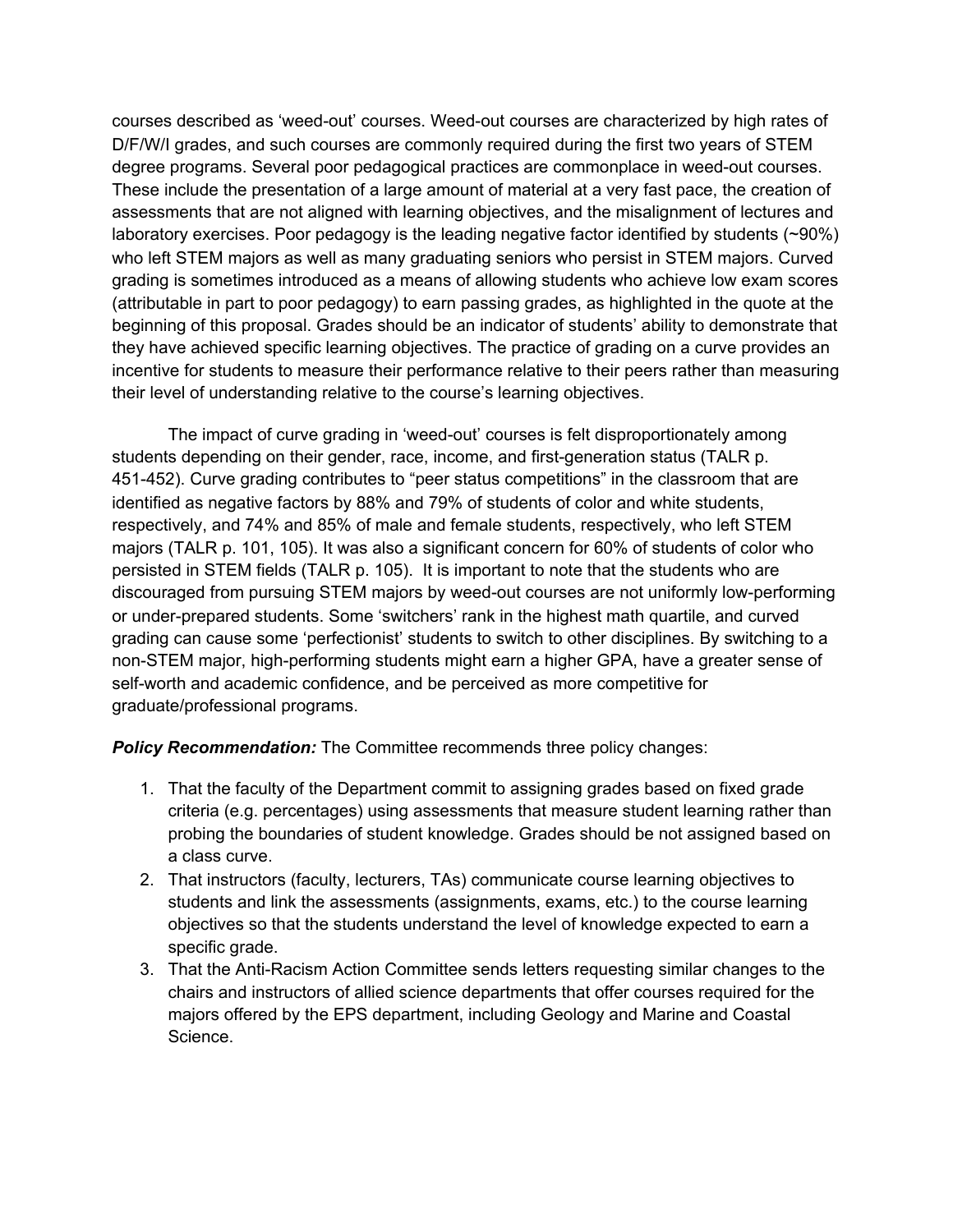**Timeline for implementation:** This is a straightforward change that can be implemented immediately. The proposal can be brought to the EPS faculty during Winter Quarter, 2021, and implemented prior to the start of Spring Quarter, 2021.

*Evaluation*: The success of this policy change can be measured in long-term surveys of our students and graduates and by monitoring the demographics of our students. The implementation of a long-term survey strategy will be the focus of a separate proposal from ARAC.

*Affordances and Limitations***:** The implementation of grading practices that are specifically designed to discourage students from competing against one another for grades is expected to improve the retention of students within our major. The loss of students from STEM disciplines due to grade competition disproportionately affects BIPOC, women, first-generation students, and students from less affluent households. This change is essentially cost-free and will require only that instructors carefully evaluate their stated grading policies and ensure that their assessments are aligned with the learning objectives and produce scores that are compatible with a curve-less course grading policy.

The main limitation of the proposed strategy is that our department can request, but not require, changes to grading policies in allied math and science courses offered by other departments on campus. We can request that other departments change grading policies, but short of a change at the College- or Campus-level, we have limited leverage here.

One additional potential consequence of the proposed change is that it could increase the number of D/F/W/I grades given in EPS courses because under curved grading, the percentage score threshold may be lowered to allow students to earn a passing grade who would not otherwise. The proportion of D/F/W/I grades should be monitored, and the causes of such grades should be evaluated to identify ways to improve student outcomes. It may be necessary to implement a transition quarter or two for some classes to implement new grading policies fairly.

Students may perceive the absence of curved grading as a negative if they expect curving to increase their grades. If students are accustomed to receiving low percentage grades yet receiving a high course grade, they may perceive curved grading practices as beneficial to them. Thus, managing student expectations through clear statements of policies and learning goals will be required to help students adjust to the new grading approach.

One grading style that may be considered for adoption is "Mastery Grading" (e.g. [Campbell](https://www.tandfonline.com/doi/full/10.1080/10511970.2020.1778824) et al., [2020](https://www.tandfonline.com/doi/full/10.1080/10511970.2020.1778824)). This approach focuses on assessing students' mastery of well-defined learning objectives with students accumulating credit toward a specific grade.